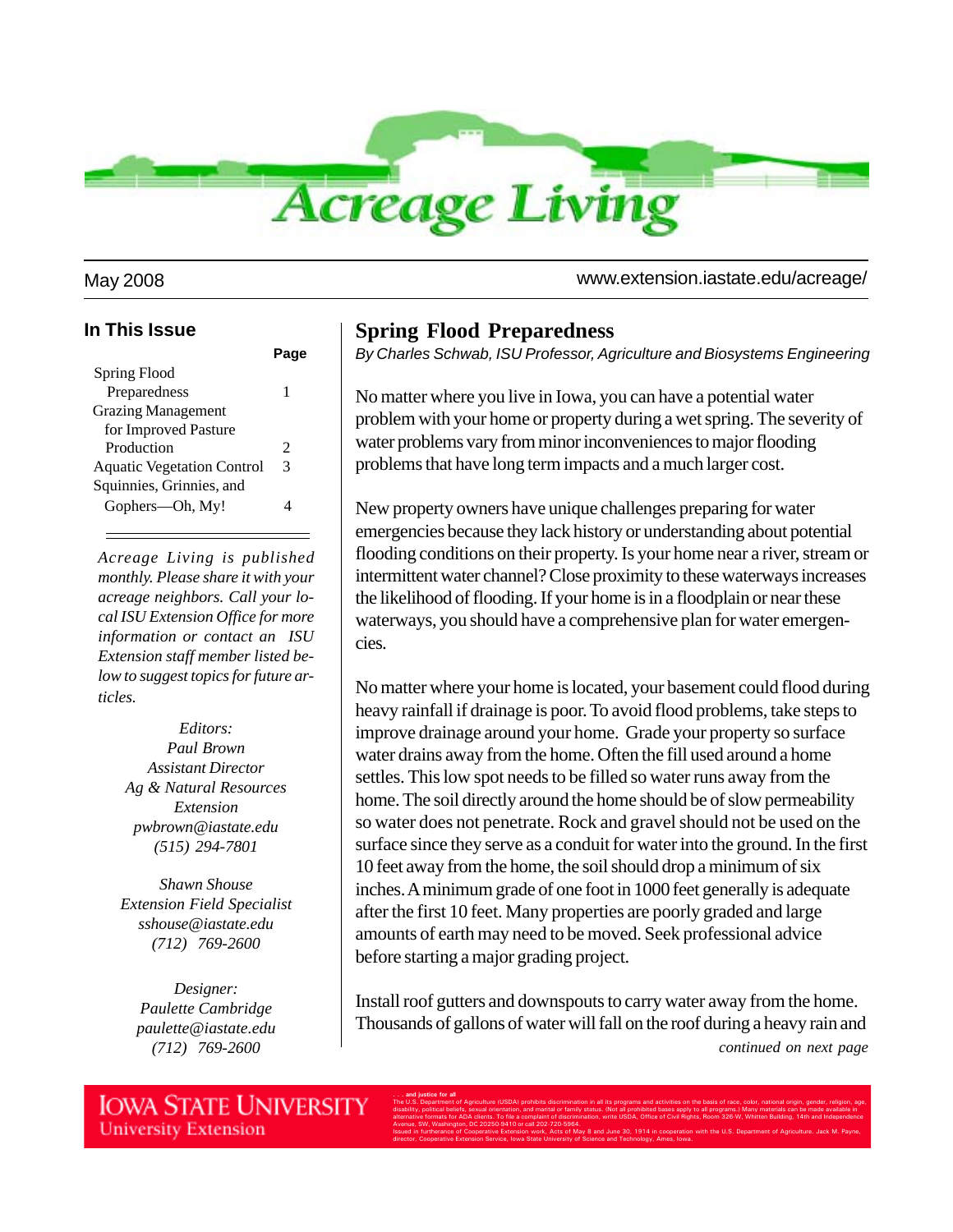#### *continued from previous page*

must be removed quickly from the area around the home. Downspouts can empty into a subsurface drain or be discharged over a grassy area. It is important not to use the same subsurface drain for perimeter tile around the foundation and for the downspout. If the drain capacity is insufficient, excess water will be dumped around the basement footings. Water from downspouts that empty onto the lawn must be dumped and spread far enough

from the home so the water does not enter the basement. On steeply sloping, well-drained lawns with no basement water problems, a simple splash block usually will be sufficient. For homes with basement water problems, the water should be dumped at least five to 10 feet from the home.

Build small diversions or ditches to channel water away from your property. Various regulations concerning water flow will apply

and you must not change the flow in a way that adversely affects your neighbor. Before beginning a water diversion project, check with local officials.

Next time it rains, consider putting on your boots and grabbing your umbrella so you can take a walk around your property. Nothing is more educational than watching how the water is coming off your roof, moving away from your home and traveling through your property.

### **Online resources**

Proper Drainage Around Your Home PM1560 http://www.extension.iastate.edu/Publications/PM1560.pdf Building Basements in Wet Locations PM1561 http://www.extension.iastate.edu/Publications/PM1561.pdf Controlling Moisture on Concrete Floors PM1562 http://www.extension.iastate.edu/Publications/PM1562.pdf

## **Grazing Management for Improved Pasture Production (part 3 of 3)**

*By Stephen K. Barnhart, ISU Professor and Extension Forage Agronomist*

Improved grazing management can give practical gains in forage and livestock productivity. Some benefits from improved grazing are evident within a few months, but most gains realistically take two to three years to be fully reached.

Plants need 'rest' and time to recover from leaf removal! Some kind of rotational grazing should be practiced to maintain plant vigor and productivity. General pasture rotation guidelines suggest moving animals to a new paddock within six to seven days. This gives grazed pastures about 30 days of 'rest' for recovery, and

leaves an average of two to three inches of residual grass cover following grazing. Division of a pasture into four to six smaller paddocks is a good start for accomplishing these guidelines.

If you can't go to four paddocks, start with two paddocks. If your pasture area is so small that you can't rotate at all, use proper stocking rates on continuously grazed pastures. Consider deferring grazing and providing hay and feed for a week or so to stretch the pasture 'rest' period during the summer months.

Grazing management may include: using temporary fence to split off smaller paddock areas; grazing regrowth on hayfield areas to provide some 'rest' for the main pasture; and penning animals or providing a small 'sacrifice' paddock area for feeding to protect the main pasture or paddocks from hoof damage during muddy conditions.

## **Quick points**

Improve grazing management to maintain desirable species and forage plant vigor.

### **Online resources**

PM 1713 Pasture Management Guide – \$10.00; Order online from ISU Extension at https://www.extension.iastate.edu/store/OrderingInformation.aspx or at your local county Extension office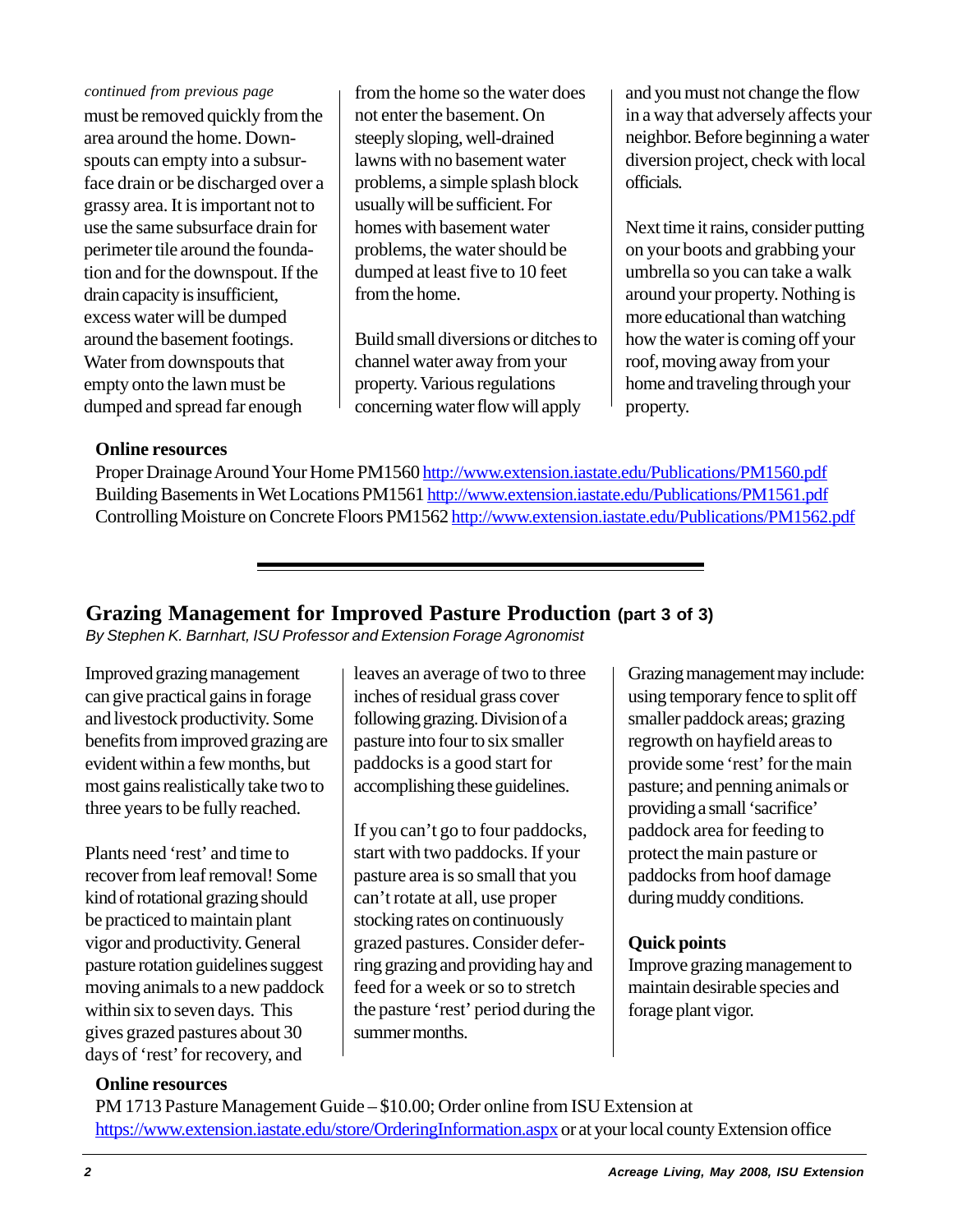# **Aquatic Vegetation Control**

*By Rich Clayton, ISU Extension Program Specialist, Natural Resource Ecology and Management*

Spring is the time to consider your aquatic vegetation management plan for your pond. The excessive vegetation that was in your pond last year is easier to control when the water temperature is cool and the plant mass is small, thus reducing chances of causing oxygen depletion and fish kill.

Moderate plant growth is essential to water bodies because plants produce oxygen, food and cover for fish and other aquatic organisms. Nutrients and fish feeds introduced into the water (often from the surrounding watershed) can create an ideal habitat for aquatic weed growth. Aquatic vegetation is considered excessive when more than 20 to 30 percent of the pond surface is covered. Excessive vegetation may hinder fishing and cause water quality problems.

Aquatic vegetation may be in four forms:

(1) Algae – primitive plants without true leaves or flowers. Many are free, in strings or clumped together, resulting in pea green soup coloration. (2) Free floating plants – not attached to the bottom. Duck weed is one example. (3) Submerged plants – attached to the bottom and growing below the surface. These plants may be called "seaweed," "moss" or "water grass."



(4) Emergent plants – rooted to the bottom and extending beyond the surface. Common emergent plants are cattails, bulrushes, water lilies, smartweed and willows.

There are three methods of vegetation control: mechanical, biological, and chemical. Most mechanical methods are costly and yield poor results.

Biological control can be achieved by stocking grass carp, an exotic fish native to southeastern Asia, or by restricting nutrient input into the pond. Please note - grass carp are not allowed in all states (they can be used in Iowa) and they control rooted plants much more than algae. They are stocked at three to four 8-inch fish per surface acre of water. Because these fish do not reproduce in ponds and have low natural mortality, you may not need to restock for eight to ten

years. Several private fish hatcheries in Iowa sell grass carp.

Chemicals may be used to control aquatic vegetation. Best results are obtained with proper identification of the vegetation that needs to

be controlled, proper application time and using a suitable herbicide. In Iowa, chemical applications are best done in the spring before water temperatures increase. Before using any chemical, determine all possible uses for the pond. Many herbicides will make the water undrinkable for livestock and humans. Use only chemicals designed and approved for aquatic use. Chemicals are available from local agri-chemical distributors. **Read and carefully follow all label instructions.**

A great resource for aquatic plant management is

http://aquaplant.tamu.edu/. Albeit based at Texas A&M University, they have many of the same plants and control practices that we have and use in Iowa. Their Web site has many pictures to help with proper identification and management recommendations.

Additional information can also be found at www.nrem.iastate.edu/extension/fisheries/index.html